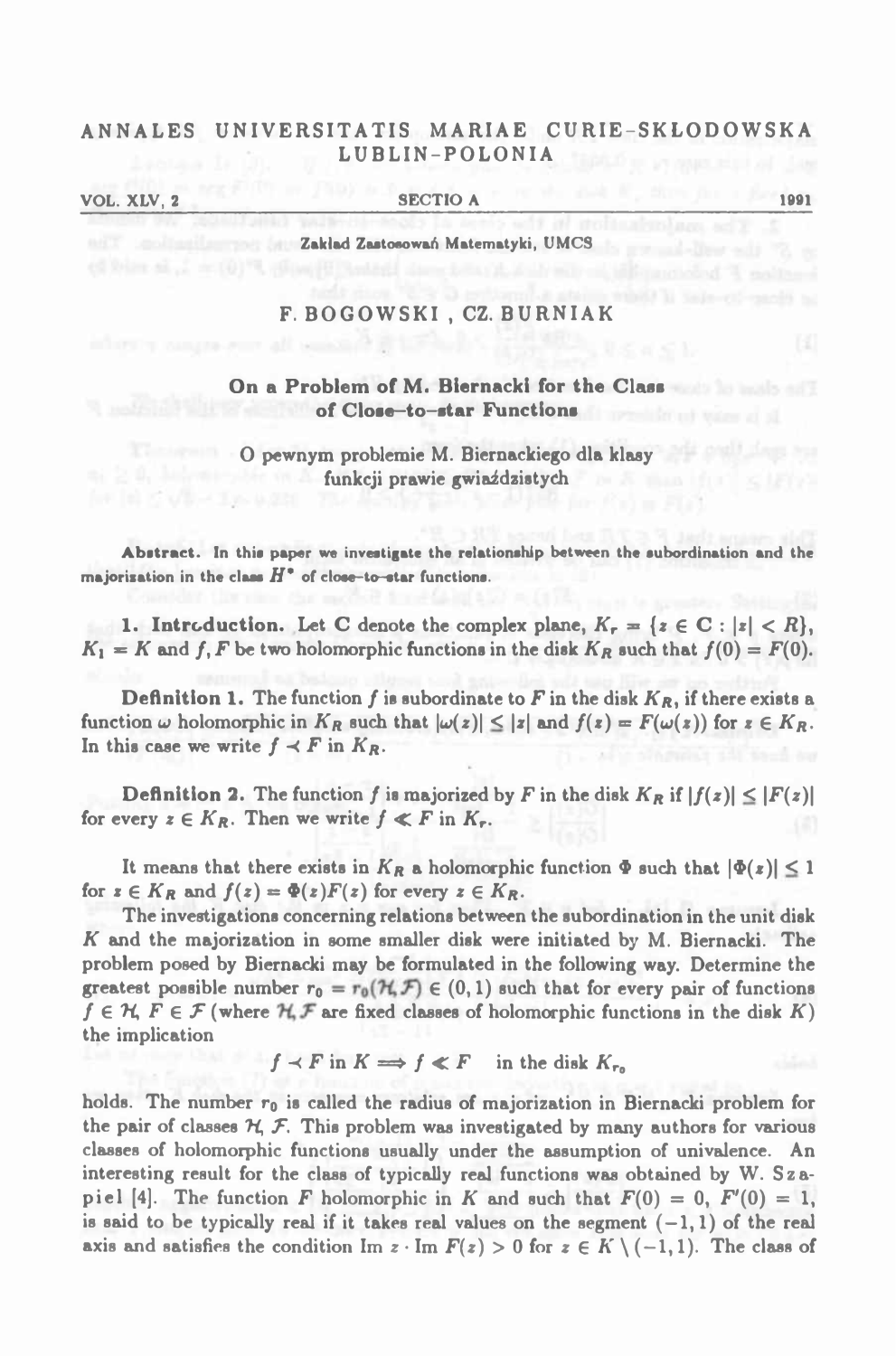typically real functions will be denoted by  $TR$ . Szapiel has determined the radius of majorization in the class  $TR$  under the assumption that the minorant  $f$  is typically *<b>real.* **In** this case  $r_0 = 0.3637...$ 

**2. The majorization in the class of close-to-star functions. We denote** by S<sup>\*</sup> the well-known class of starlike functions with the usual normalization. The function F holomorphic in the disk K and such that  $F(0) = 0$ ,  $F'(0) = 1$ , is said to **be close-to-star** if there exists a function  $G \in S^*$  such that **2.** The majorization in the class of close-to-<br>by  $S^*$  the well-known class of starlike functions with function  $F$  holomorphic in the disk  $K$  and such that  $F$ <br>be close-to-star if there exists a function  $G \in S^*$  such

(1) 
$$
\operatorname{Re} \frac{F(z)}{G(z)} > 0 \quad \text{for } z \in K.
$$

**The class of close-to-star functions is denoted** *by ff\*. <sup>z</sup>*

It is easy to observe that if  $G(z) = \frac{z}{1-z^2}$  and the coefficients of the function F **are real, then the condition (1) takes the form**

$$
\operatorname{Re}\left\{(1-z^2)\frac{F(z)}{z}\right\}>0.
$$

This means that  $F \in TR$  and hence  $TR \subset H^*$ .

This means that 
$$
F \in TR
$$
 and hence  $TR \subset H^*$ . The condition (1) can be written in an equivalent form  $(2)$ .  $F(z) = G(z)p(z)$ ,  $z \in K$ ,

where  $p \in \mathcal{P}$ ,  $\mathcal{P}$  being the class of functions p holomorphic in K and such that  $\text{Re } p(z) > 0 \text{ for } z \in K \text{ and } p(0) = 1.$ 

Further on we will use the following four results quoted as Lemmas.

Lemma A [2]. If  $G \in S^*$  and  $x, z$  are arbitrary numbers from the disk K, then *we have the estimate*

(3) 
$$
\left|\frac{G(x)}{G(z)}\right| \le \frac{\frac{|x|}{1-|x|^2}}{\frac{|z|}{1-|z|^2}} \cdot \frac{1+\left|\frac{x-z}{1-\overline{z}x}\right|}{1-\left|\frac{x-z}{1-\overline{z}x}\right|} \quad \text{and} \quad \frac{1}{|z|} \quad \text{and} \quad \frac{1}{|z|} \quad \text{and} \quad \frac{1}{|z|} \quad \text{and} \quad \frac{1}{|z|} \quad \text{and} \quad \frac{1}{|z|} \quad \text{and} \quad \frac{1}{|z|} \quad \text{and} \quad \frac{1}{|z|} \quad \text{and} \quad \frac{1}{|z|} \quad \text{and} \quad \frac{1}{|z|} \quad \text{and} \quad \frac{1}{|z|} \quad \text{and} \quad \frac{1}{|z|} \quad \text{and} \quad \frac{1}{|z|} \quad \text{and} \quad \frac{1}{|z|} \quad \text{and} \quad \frac{1}{|z|} \quad \text{and} \quad \frac{1}{|z|} \quad \text{and} \quad \frac{1}{|z|} \quad \text{and} \quad \frac{1}{|z|} \quad \text{and} \quad \frac{1}{|z|} \quad \text{and} \quad \frac{1}{|z|} \quad \text{and} \quad \frac{1}{|z|} \quad \text{and} \quad \frac{1}{|z|} \quad \text{and} \quad \frac{1}{|z|} \quad \text{and} \quad \frac{1}{|z|} \quad \text{and} \quad \frac{1}{|z|} \quad \text{and} \quad \frac{1}{|z|} \quad \text{and} \quad \frac{1}{|z|} \quad \text{and} \quad \frac{1}{|z|} \quad \text{and} \quad \frac{1}{|z|} \quad \text{and} \quad \frac{1}{|z|} \quad \text{and} \quad \frac{1}{|z|} \quad \text{and} \quad \frac{1}{|z|} \quad \text{and} \quad \frac{1}{|z|} \quad \text{and} \quad \frac{1}{|z|} \quad \text{and} \quad \frac{1}{|z|} \quad \text{and} \quad \frac{1}{|z|} \quad \text{and} \quad \frac{1}{|z|} \quad \text{and} \quad \frac{1}{|z|} \
$$

 $1-|z|^2$   $1-zx$ <br>Lemma B [1]. Let  $p \in \mathcal{P}$ . Then for any  $x, z$  in the disk K the following **estimate**

(4) 
$$
\left|\frac{p(x)}{p(z)}\right| \leq \frac{1 + \left|\frac{x-z}{1-\overline{z}x}\right|}{1 - \left|\frac{x-z}{1-\overline{z}x}\right|}
$$

*holds.*

*have* s.<br>Lemma C. If  $F \in H^{\bullet}$  and  $x, z$  are arbitrary numbers in the disk K, then we<br>.

chinesed off the fall

(5) 
$$
\left|\frac{F(x)}{F(z)}\right| \leq \frac{\frac{|x|}{1-|x|^2}}{\frac{|z|}{1-|z|^2}} \cdot \left(\frac{1+\left|\frac{x-z}{1-\overline{z}x}\right|}{1-\left|\frac{x-z}{1-\overline{z}x}\right|}\right)^2.
$$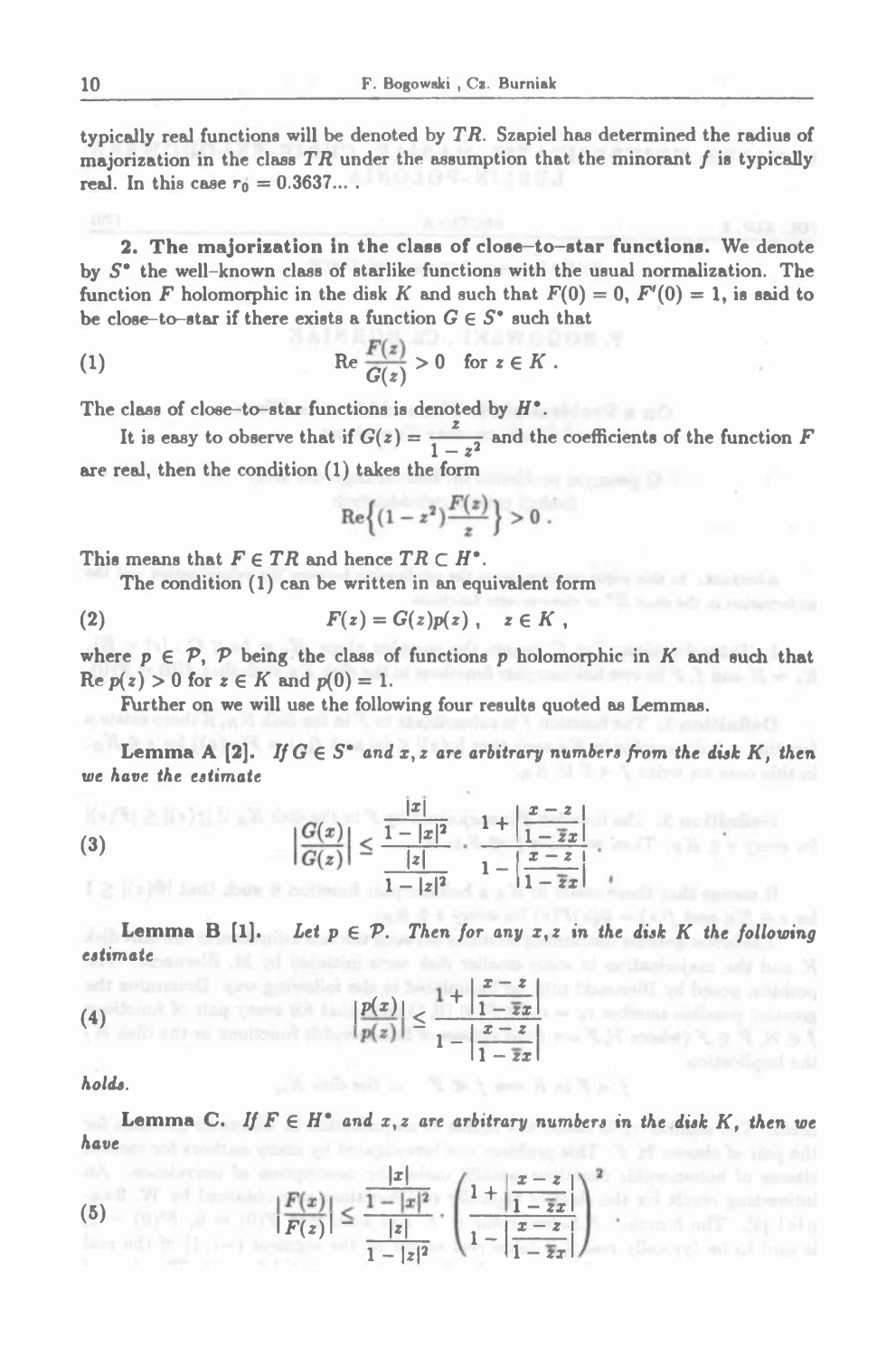The above estimate (5) follows from the equality (2) and from the estimate  $(3)$ ,  $(4)$ .

The above estimate (5) follows from the equality (2) and from the estimate (3), (4).<br>
Lemma D [3]. If f, F are holomorphic functions in K,  $f(0) = F(0) = 0$ ,<br>
arg  $f'(0) = \arg F'(0)$  or  $f'(0) = 0$  and  $f \prec F$  in the disk K, then for  $|z_0| = r_0 < 1$ ,

(6) 
$$
|f(z_0)| \leq \max\left\{\max_{\|z\|=\tau_0^2} |F(z)|, \max_{\gamma} |F(\gamma z_0)|\right\}
$$

where  $\gamma$  ranges over all numbers of the form  $\gamma = \frac{\alpha \pm ir_0}{1 + i\alpha r_0}$ ,  $0 \le \alpha \le 1$ .

**We shall now prove the main result of this paper**

**Theorem**. Let H denotes the class of functions  $f(z) = a_1 z + a_2 z^2 + ...$ Theorem . Let  $\mathcal H$  denotes the class of functions  $f(z) = a_1 z + a_2 z^2 + \ldots$ <br> $a_1 \geq 0$ , holomorphic in  $K$ . If  $f \in \mathcal H$ ,  $F \in H^*$  and  $f \prec F$  in  $K$  then  $|f(z)| \leq |F(z)|$  $a_1 \geq 0$ , holomorphic in K. If  $f \in H$ ,  $F \in H^*$  and  $f \prec F$  in K then  $|f$  for  $|z| \leq \sqrt{5}-2 \approx 0.236$ . The equality takes place only for  $f(z) \equiv F(z)$ .

**Proof.** Let  $z_0$  be a fixed point from the disk  $K$ ,  $|z_0| = r$ . It follows from Lemma D **that**  $|f(z_0)|$  cannot exceed the greater of two maxima in (6).

Consider the case the second maximum i.e. max  $|F(\gamma z_0)|$  is greater. Setting in the estimation (5) (Lemma C)  $z = z_0$  and  $x = z_0 \frac{\alpha + i\beta}{1 + i\beta\alpha}$ ,  $0 \le \alpha \le 1$ ,  $\beta = \pm r$ , we<br>obtain<br> $\left| \frac{F(x)}{F(z_0)} \right| \le \frac{\sqrt{(\alpha^2 + r^2)(1 + \alpha^2 r^2)}}{(1 + r^2)} \cdot \frac{\left[ \sqrt{(1 - r^2)^2 + r^2(1 - \alpha)^2} + (1 - \alpha)r \right]^4}{(1 - r^2)^4}$ . **obtain**

$$
\left|\frac{F(x)}{F(z_0)}\right| \leq \frac{\sqrt{(\alpha^2+r^2)(1+\alpha^2r^2)}}{(1+r^2)} \cdot \frac{\left[\sqrt{(1-r^2)^2+r^2(1-\alpha)^2}+(1-\alpha)r\right]^4}{(1-r^2)^4}.
$$

Putting  $a = r^2 + \frac{1}{r^2}$  we obtain

$$
\frac{F(x)}{F(z_0)}\Big|\leq \psi(a,\alpha)\;,
$$

**where**

where  
\n(7) 
$$
\psi(a,\alpha) = \frac{\sqrt{\alpha^4 + a\alpha^2 + 1} \left[\sqrt{a - 2 + (1 - \alpha)^2} + (1 - \alpha)\right]^4}{\sqrt{a + 2}(a - 2)^2}, \quad a > 2.
$$
\nLet us note that  $\psi(a, 1) = 1$  for every  $a > 2$ .  
\nThe function (7) as a function of  $\alpha$  has the derivative at  $\alpha = 1$  equal to

Let us note that  $\psi(a, 1) = 1$  for every  $a > 2$ .<br>The function (7) as a function of  $\alpha$  has the derivative at  $\alpha = 1$  equal to

$$
\psi'(a,1) = 1 - \frac{4}{\sqrt{a-2}} \; ,
$$

which is negative for  $a < 18$ , i.e.  $r > \sqrt{5} - 2$ . This means that for  $\alpha < 1$  sufficiently near 1 and for  $a < 18$  we have  $\psi(a, \alpha) > 1$ . We show now that for  $a \ge 18$  i.e.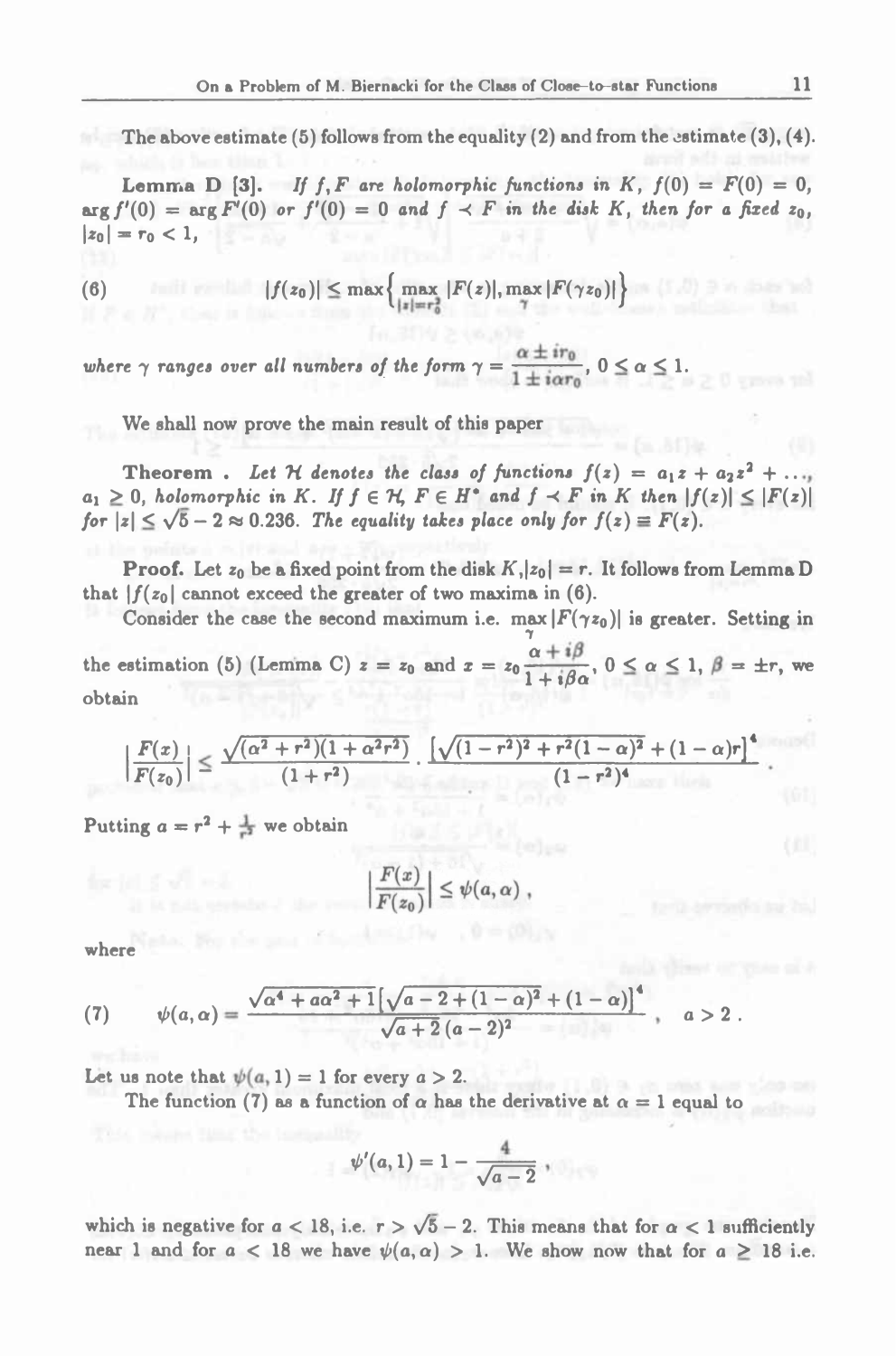$r \leq \sqrt{5}-2$  and for every  $\alpha \in (0,1)$  we have  $\psi(a,\alpha) \leq 1$ . The function (7) can be **written in the form**

(8) 
$$
\psi(a,\alpha) = \sqrt{\frac{1 + a\alpha^2 + \alpha^4}{2 + a}} \left[ \sqrt{1 + \frac{(1-\alpha)^2}{a-2}} + \frac{1-\alpha}{\sqrt{a-2}} \right]^4
$$

for each  $\alpha \in (0,1)$  and is decreasing as a function of a. Hence it follows that

 $\psi(a,\alpha) \leq \psi(18,\alpha)$ 

for every  $0 \le \alpha \le 1$ . It suffices to show that

(9) 
$$
\psi(18,\alpha) = \frac{\sqrt{1+18\alpha^2+\alpha^4} \left[\sqrt{16+(1-\alpha)^2}+1-\alpha\right]^4}{2\sqrt{5}\cdot 256} \le 1
$$

for every  $\alpha \in (0,1)$ . It should be noted that

it should be noted that  
\n
$$
\psi(18,1) = 1 \ , \quad \psi(18,0) = \frac{(\sqrt{17}+1)^4}{2\sqrt{5}\cdot 256} < 1 \ .
$$

**We have**

$$
\frac{d}{d\alpha}\log \psi(18,\alpha)=\frac{\psi'(18,\alpha)}{\psi(18,\alpha)}=\frac{18\alpha+2\alpha^3}{1+18\alpha^2+\alpha^4}-\frac{4}{\sqrt{16+(1-\alpha)^2}}.
$$

**Denote**

(10) 
$$
\varphi_1(\alpha) = \frac{18\alpha + 2\alpha^3}{1 + 18\alpha^2 + \alpha^4},
$$

(11) 
$$
\varphi_2(\alpha) = \frac{4}{\sqrt{16 + (1 - \alpha)^2}}.
$$

**Let us observe that**

$$
\varphi_1(0)=0\ ,\quad \varphi(1)=1\ .
$$

**It is easy to verify that**

$$
\varphi_1'(\alpha) = \frac{-2\alpha^6 - 18\alpha^4 - 318\alpha^2 + 18}{(1 + 18\alpha^2 + \alpha^4)^2}
$$

has only one zero  $\alpha_1 \in (0,1)$  where there is a local maximum greater than 1. The **function**  $\varphi_2(\alpha)$  is increasing in the interval  $\langle 0,1 \rangle$  and

$$
\varphi_2(0) = \frac{4}{\sqrt{17}} < 1 \; , \quad \varphi_2(1) = 1 \; .
$$

Therefore the graphs of the functions  $\varphi_1$  and  $\varphi_2$  have only one point  $\alpha_2 \in (0,1)$ <br>in common. For  $\alpha \in (0,\alpha_2)$  we have  $\varphi_2(\alpha) > \varphi_1(\alpha)$ , whereas  $\varphi_2(\alpha) < \varphi_1(\alpha)$  for

$$
\sqrt{10+11}
$$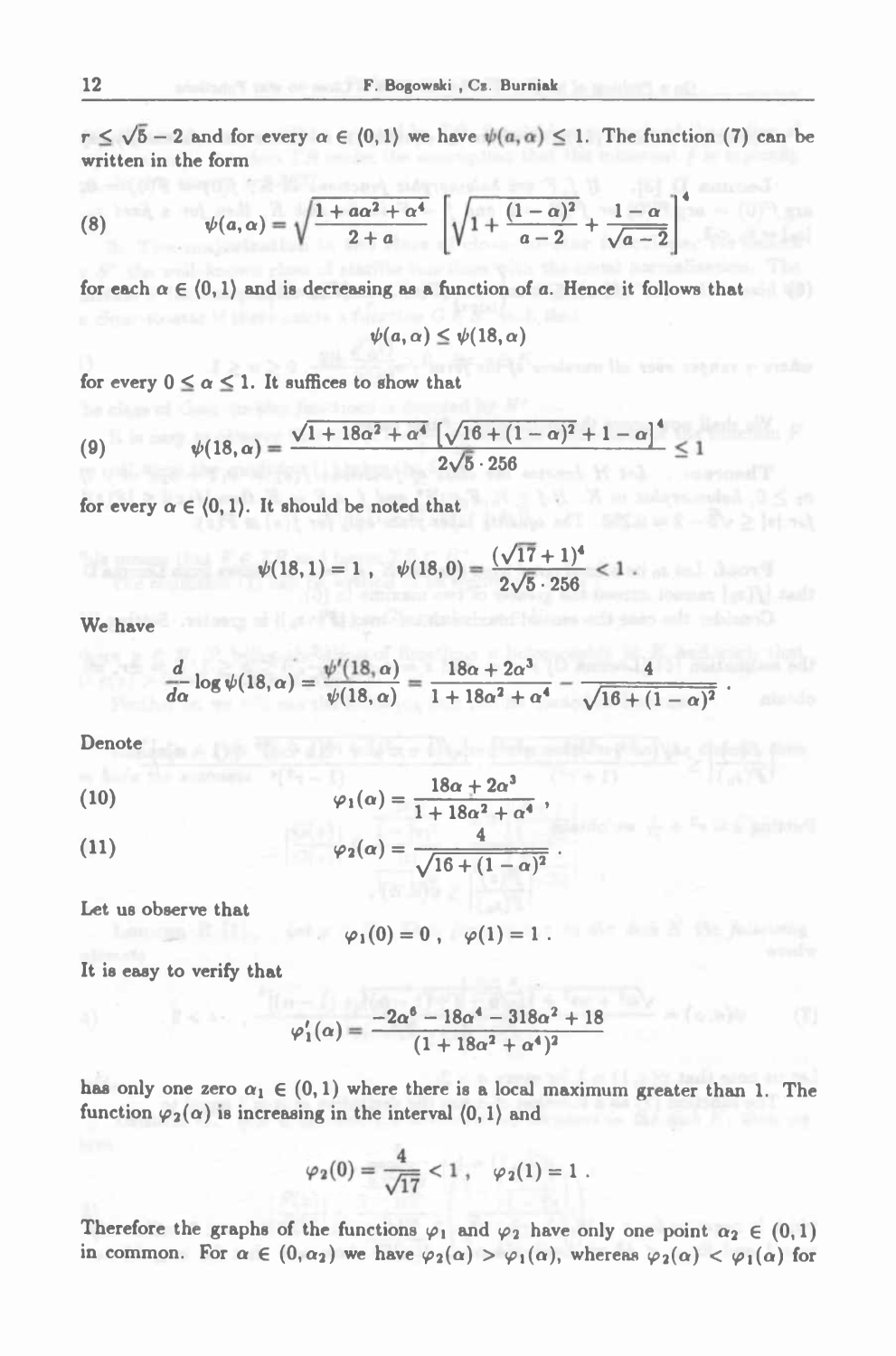$\alpha \in (\alpha_2, 1)$ . This means that the function  $\psi(18, \alpha)$  has a local minimum at the point  $\alpha_2$ , which is less than 1.  $\alpha_2$ , which is less than 1.

From the above considerations it follows that the inequality (9) holds for any  $\alpha \in (0,1)$ . Finally, for  $r \le \sqrt{5}-2$  and  $0 \le \alpha \le 1$  we have

(12) 
$$
\max_{\gamma} |F(\gamma z_0)| \leq |F(z_0)|.
$$

If  $F \in H^{\bullet}$ , then it follows from the formula (2) and the well-known estimates that

(13) 
$$
\frac{|z|(1-|z|)}{(1+|z|)^3} \le |F(z)| \le \frac{|z|(1+|z|)}{(1-|z|)^3}.
$$
The estimate (13) is sharp. The equality holds for the function  

$$
F(z) = \frac{z}{(1-z)^2} \cdot \frac{1+z}{1-z}.
$$

**The estimate (13) is sharp. The equality holds for the function**

$$
F(z)=\frac{z}{(1-z)^2}\cdot\frac{1+z}{1-z}
$$

**at** the points  $z = |z|$  and  $z = -|z|$ , respectively.

Let us now consider the case when the l.h.s. in (6) is majorized by max  $|F(z)|$ . **It follows from the inequality (13) that**

$$
\frac{\max\limits_{|x|=r^2}|F(z)|}{|F(z_0)|} \leq \frac{\frac{r^2(1+r^2)}{(1-r^2)^3}}{\frac{r(1-r)}{(1+r)^3}} = \frac{r(1+r^2)}{(1-r)^4} \leq 1 , \quad |z_0| = r
$$

provided that  $r \leq 2 - \sqrt{3} \approx 0.268$ . By Lemma D and (12) we have then

 $|f(z)| \leq |F(z)|$ 

for  $|z| \leq \sqrt{5} - 2$ .

**It is not certain if the result obtained is sharp.**

Note. For the pair of functions  

$$
F(z) = \frac{z}{(1-z)^2} \cdot \frac{1+z}{1-z} \text{ and } f(z) = F(z^2)
$$

**we have**

$$
\frac{-z}{r^2} \cdot \frac{1-z}{1-z} \quad \text{and} \quad f(\frac{z}{r-r^2})
$$
\n
$$
\left| \frac{f(-r)}{F(-r)} \right| = \frac{r(1+r^2)}{(1-r)^4}.
$$

**This means that the inequality**

$$
|f(z)| \leq |F(z)|
$$

not **always** holds for  $|z| > 2 - \sqrt{3}$ .

We conjecture that the radius of majorization  $r_0(\mathcal{H}, H^*)$  is equal  $2 - \sqrt{3}$ .